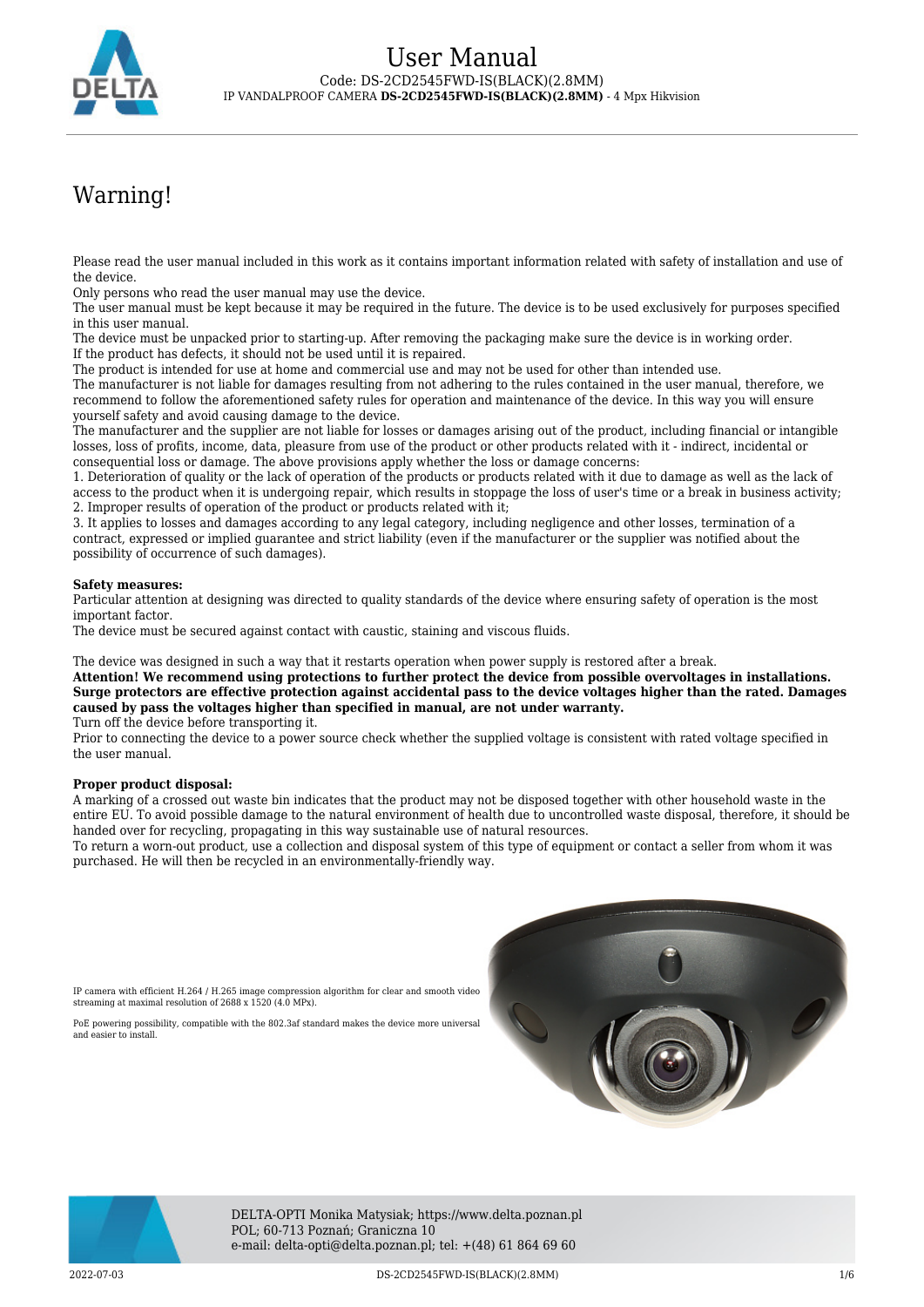

| Standard:                      | TCP/IP                                                                                                                                                               |
|--------------------------------|----------------------------------------------------------------------------------------------------------------------------------------------------------------------|
| Sensor:                        | 1/2.5 " Progressive Scan CMOS                                                                                                                                        |
| Matrix size:                   | 4 Mpx                                                                                                                                                                |
| Scanning system:               | Progressive                                                                                                                                                          |
| Resolution:                    | 2688 x 1520 - 4 Mpx,<br>2304 x 1296 - 3 Mpx,<br>1920 x 1080 - 1080p,<br>1280 x 720 - 720p                                                                            |
| Lens:                          | $2.8$ mm                                                                                                                                                             |
| View angle:                    | • 109 ° (manufacturer data)<br>• 104 ° (our tests result)                                                                                                            |
| Range of IR illumination:      | 10 <sub>m</sub>                                                                                                                                                      |
| RS-485 interface:              | $\overline{\phantom{0}}$                                                                                                                                             |
| Image compression method:      | H.265+/H.265/H.264+/H.264/MJPEG                                                                                                                                      |
| Alarm inputs / outputs:        | 1/1                                                                                                                                                                  |
| Audio:                         | · Microphone built-in,<br>• External microphone input,<br>· Audio output,<br>• Bi-directional audio streaming support                                                |
| Memory card slot:              | Micro SD memory cards up to 128GB support (possible local recording)                                                                                                 |
| Main stream frame rate:        | 25 fps @ 4 Mpx                                                                                                                                                       |
| Network interface:             | 10/100 Base-T (RJ-45)                                                                                                                                                |
| Network protocols:             | TCP/IP, UDP, ICMP, HTTP, HTTPS, FTP, DHCP, DNS, DDNS, RTP, RTSP, RTCP,<br>PPPoE, NTP, UPnP, SMTP, SNMP, IGMP, IEEE 802.1x, QoS, IPv6 UDP Bonjour SSL /<br><b>TLS</b> |
| <b>WEB</b> Server:             | Built-in                                                                                                                                                             |
| Max. number of on-line users:  | 6                                                                                                                                                                    |
| ONVIF:                         | 18.12                                                                                                                                                                |
| Mobile phones support:         | Port no.: 8000 or access by a cloud (P2P)<br>• Android: Free application Hik-Connect<br>· iOS: Free application Hik-Connect                                          |
| Default admin user / password: | $admin / -$<br>The administrator password should be set at the first start                                                                                           |
| Default IP address:            | 192.168.1.64                                                                                                                                                         |
| Web browser access ports:      | 80                                                                                                                                                                   |
| PC client access ports:        | Port no.: 8000 or access by a cloud (P2P) - iVMS-4200 application                                                                                                    |
| Mobile client access ports:    | 8000                                                                                                                                                                 |
| Port ONVIF:                    | 80                                                                                                                                                                   |

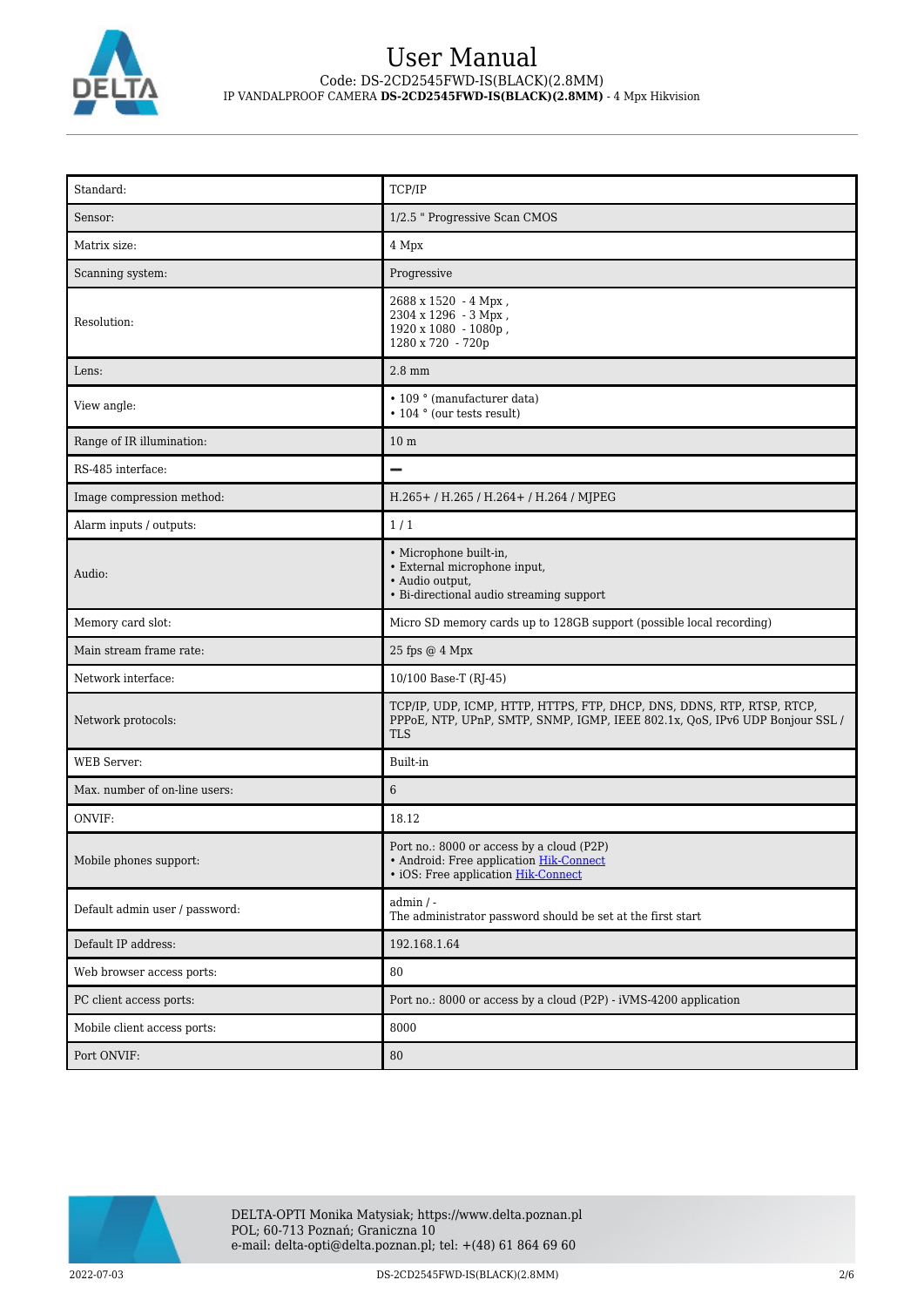

| <b>RTSP URL:</b>       | • Main stream: rtsp://user:password@192.168.1.64:554/Streaming/Channels/101/ -<br>with authorization<br>• Sub stream: rtsp://user.password@192.168.1.64.554/Streaming/Channels/102/ -<br>with authorization                                                                                                                                                                                                                                                                                                                                                                                                                                                                                                                                                                                                           |
|------------------------|-----------------------------------------------------------------------------------------------------------------------------------------------------------------------------------------------------------------------------------------------------------------------------------------------------------------------------------------------------------------------------------------------------------------------------------------------------------------------------------------------------------------------------------------------------------------------------------------------------------------------------------------------------------------------------------------------------------------------------------------------------------------------------------------------------------------------|
| Main features:         | • WDR - 120 dB - Wide Dynamic Range<br>• 3D-DNR - Digital Noise Reduction<br>• Anti-Flicker - The technology eliminates the tiring eyes flickering image effect<br>• EXIR - high-efficiency infrared LEDs technology, which evenly covers the whole<br>plan of both central vantage points of the scene as well as the corners<br>• ROI - improve the quality of selected parts of image<br>• BLC - Back Light Compensation<br>• HLC - High Light Compensation (spot)<br>• Possibility to change the resolution, quality and bit rate<br>• Motion Detection<br>• Configurable Privacy Zones<br>• Mirror - Mirror image<br>• Sharpness - sharper image outlines<br>• Intelligent Image Analysis : intrusion, crossing the line (tripwire),<br>abandoned/missing object, scene changing, video sabotage, face detection |
| Power supply:          | $\cdot$ PoE (802.3af),<br>• 12 V DC / 710 mA                                                                                                                                                                                                                                                                                                                                                                                                                                                                                                                                                                                                                                                                                                                                                                          |
| Power consumption:     | $\leq 10$ W @ PoE (802.3af)<br>$\leq$ 8.5 W @ 12 V DC                                                                                                                                                                                                                                                                                                                                                                                                                                                                                                                                                                                                                                                                                                                                                                 |
| Housing:               | Dome, Metal + Plastic                                                                                                                                                                                                                                                                                                                                                                                                                                                                                                                                                                                                                                                                                                                                                                                                 |
| Color:                 | <b>Black</b>                                                                                                                                                                                                                                                                                                                                                                                                                                                                                                                                                                                                                                                                                                                                                                                                          |
| "Index of Protection": | IP <sub>66</sub>                                                                                                                                                                                                                                                                                                                                                                                                                                                                                                                                                                                                                                                                                                                                                                                                      |
| Vandal-proof:          | <b>IK08</b>                                                                                                                                                                                                                                                                                                                                                                                                                                                                                                                                                                                                                                                                                                                                                                                                           |
| Operation temp:        | $-30 °C$ 60 °C                                                                                                                                                                                                                                                                                                                                                                                                                                                                                                                                                                                                                                                                                                                                                                                                        |
| Weight:                | $0.42$ kg                                                                                                                                                                                                                                                                                                                                                                                                                                                                                                                                                                                                                                                                                                                                                                                                             |
| Dimensions:            | Ø 120 x 67 mm                                                                                                                                                                                                                                                                                                                                                                                                                                                                                                                                                                                                                                                                                                                                                                                                         |
| Supported languages:   | Polish, English, Bulgarian, Croatian, Czech, Danish, Estonian, Finnish, French, Greek,<br>Spanish, Dutch, Lithuanian, Latvian, German, Norwegian, Portuguese, Russian,<br>Romanian, Serbian, Slovak, Slovenian, Swedish, Turkish, Hungarian, Vietnamese,<br>Italian                                                                                                                                                                                                                                                                                                                                                                                                                                                                                                                                                   |
| Manufacturer / Brand:  | Hikvision                                                                                                                                                                                                                                                                                                                                                                                                                                                                                                                                                                                                                                                                                                                                                                                                             |
| <b>SAP Code:</b>       | 311304737                                                                                                                                                                                                                                                                                                                                                                                                                                                                                                                                                                                                                                                                                                                                                                                                             |
| Guarantee:             | 3 years                                                                                                                                                                                                                                                                                                                                                                                                                                                                                                                                                                                                                                                                                                                                                                                                               |

View after remove the cover:

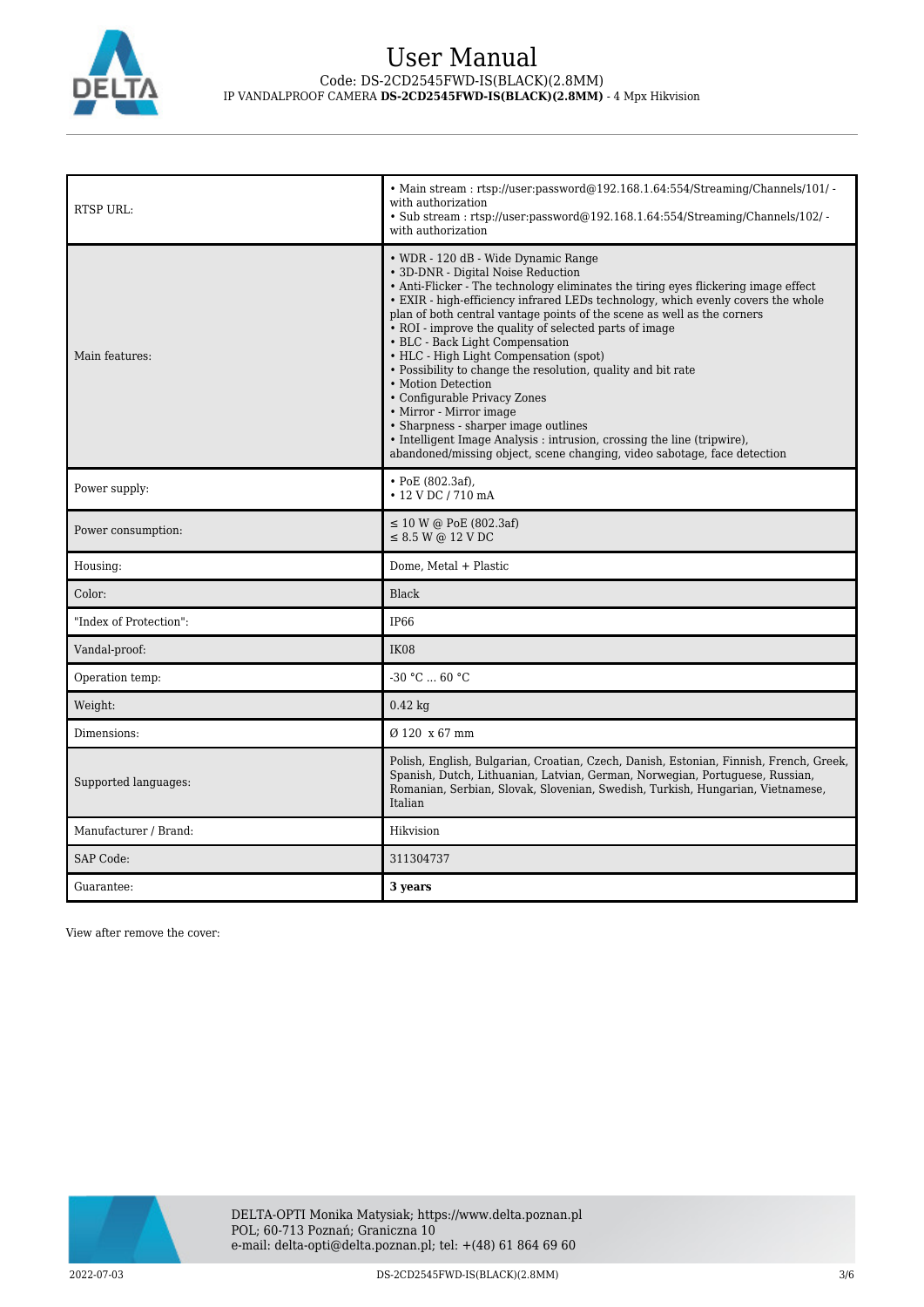



Memory card slot:



Dimensions:

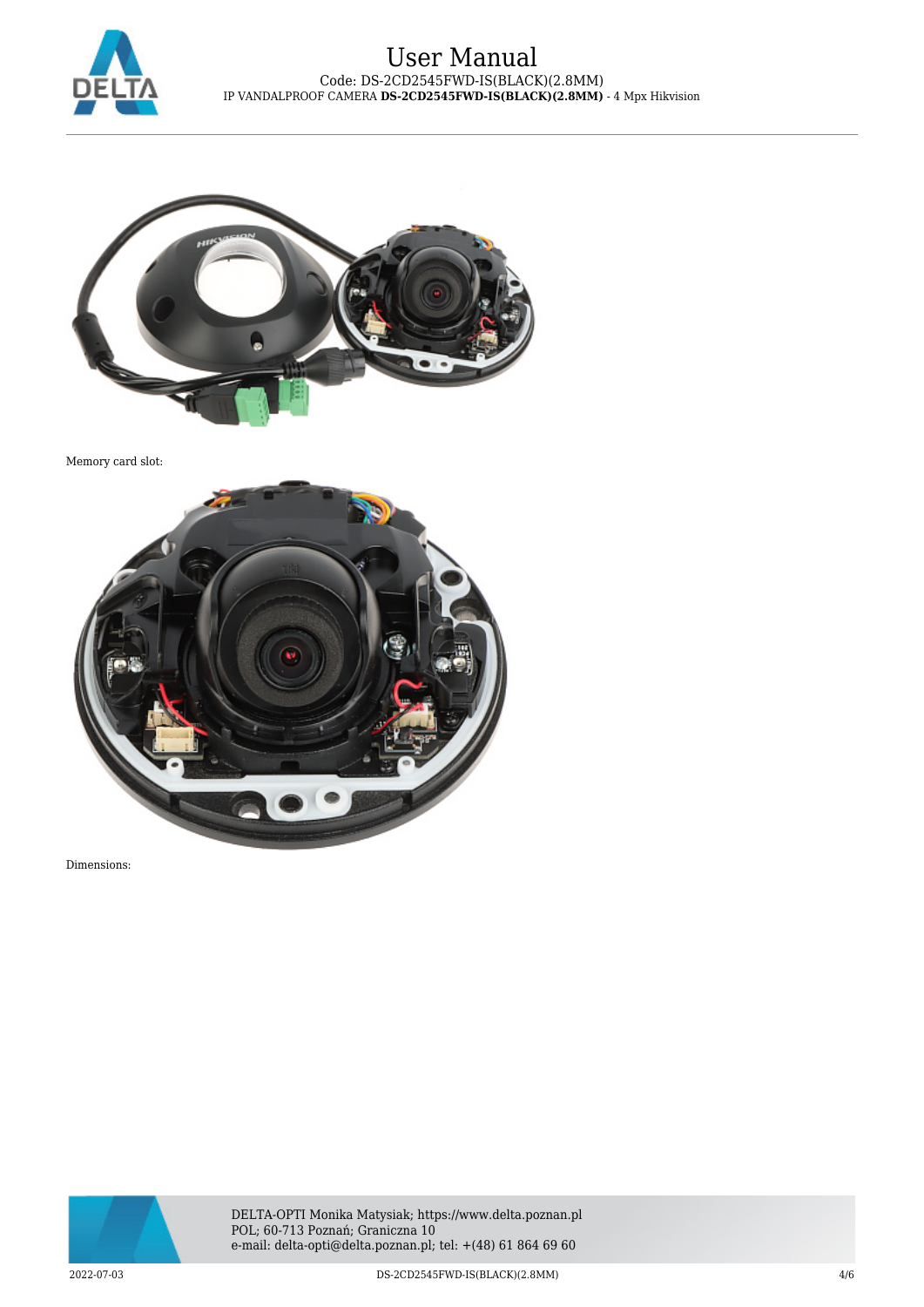



Camera mounting side view:



Camera connectors:



DELTA-OPTI Monika Matysiak; https://www.delta.poznan.pl POL; 60-713 Poznań; Graniczna 10 e-mail: delta-opti@delta.poznan.pl; tel: +(48) 61 864 69 60